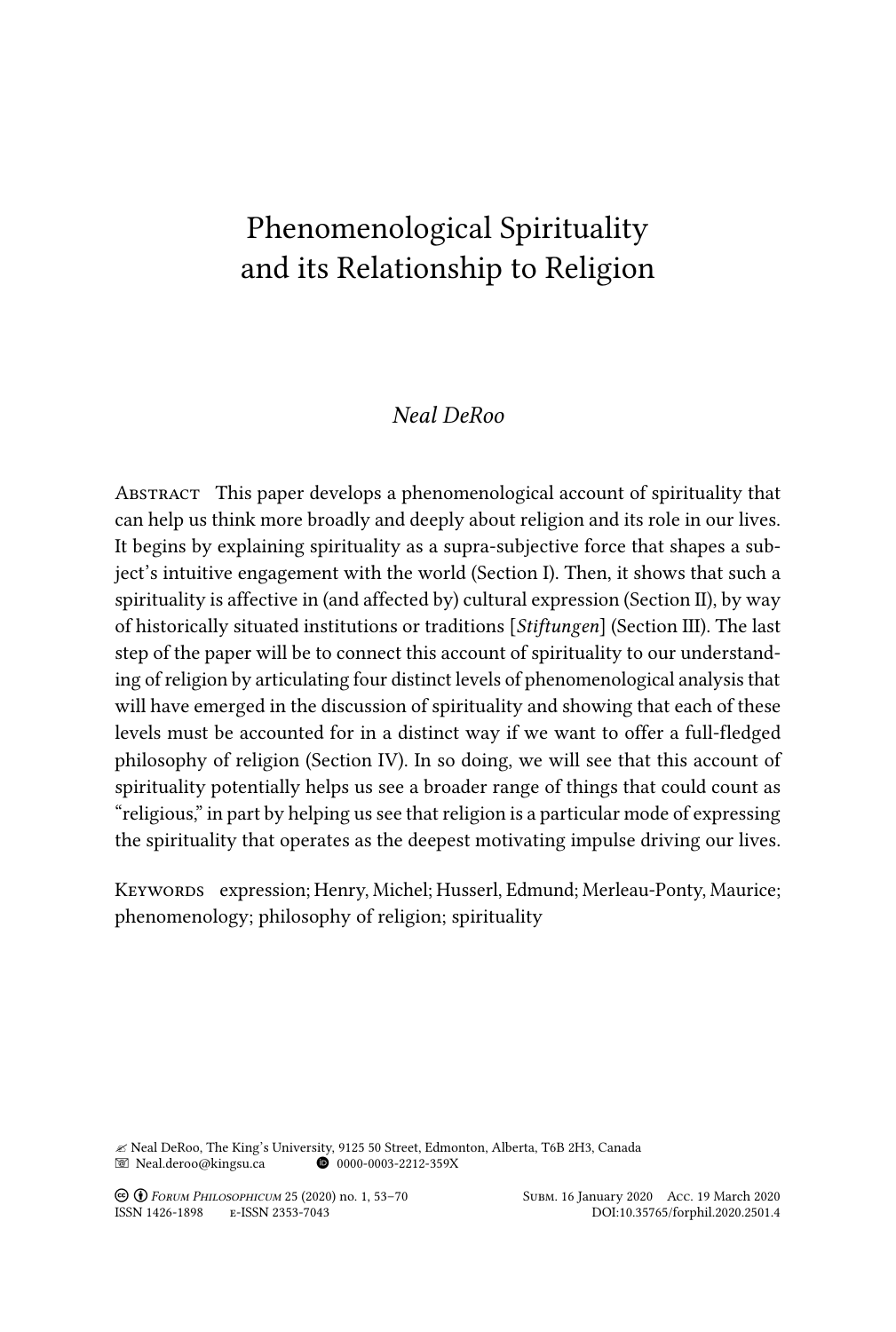While "religion" can be a difficult word to define precisely,<sup>1</sup> most of us feel that we know it when we see it. But what if we are wrong? My contention in this paper is that "religion" plays a larger role in our everyday lives than we think, precisely because our operative concept of "religion" is too narrow and/or too shallow for us to properly identify the breadth and depth of religion and its role in our lives. I will try to show this via a phenomenological analysis of our experience. Such an analysis will show us that our experience of the world is fundamentally shaped by what phenomenology calls our "spiritual" situation.2 This "spirituality" is the culturally affective (and affected) force that shapes our intuitive engagement with the world. Once spirituality's role in our experience is recognized, we will see that what we normally call "religion" must be analyzed, phenomenologically, on at least four different levels. Each of these levels must be accounted for if we are to offer a more robust account of "religion," one that can help us see a broader range of things that function as "religious" in our lives.

## I. Spirituality as a Supra-Subjective Force

Let us begin, then, by developing the phenomenological account of spirituality that is a main theme of this paper. Such an account begins in Husserl, and most explicitly in Husserl's evocation of spirit in texts from the *Crisis* era. In the "Vienna Lecture," for example, Husserl summarizes his account of spirit by calling it a "vital presentiment" (Husserl 1970, 275). This highlights two key elements of Husserl's account of spirit. First, spirit is essentially living, that is, tied to life:<sup>3</sup> it is a dynamic force and not merely a concept, position, or goal; it is affective, not merely effected. Spirit moves people, shaping the very way they engage with the world around them in profound and innumerable ways, while at the same time being constituted in or by

1. See Schilbrack 2014 for a summary and analysis of this difficulty.

2. The notion of "spirit" is an inherently ambiguous term. Here, I will seek to develop and explain how that term is used within the philosophical tradition of phenomenology. In that tradition, "spirit" is a translation of Geist and its variations (geistig, geistlich, etc.), and as such there is nothing inherently "religious" or supernatural about "spirit" as it functions in phenomenology, as I will try to show in the first three sections of the paper. In the fourth section, I will then try to show how this account of spirituality relates to the more traditionally English associations spirituality has with religion. I also do some of this clarification of spirituality vis-à-vis the religious in (DeRoo 2018).

3. The beginning of any evaluation of the relationship between Henry's and Husserl's accounts of spirituality—a relationship that I will be taking for granted in this paper—begins with this question of life. For a more in-depth analysis of the relation between Husserl's and Henry's accounts of spirituality (see DeRoo, forthcoming B).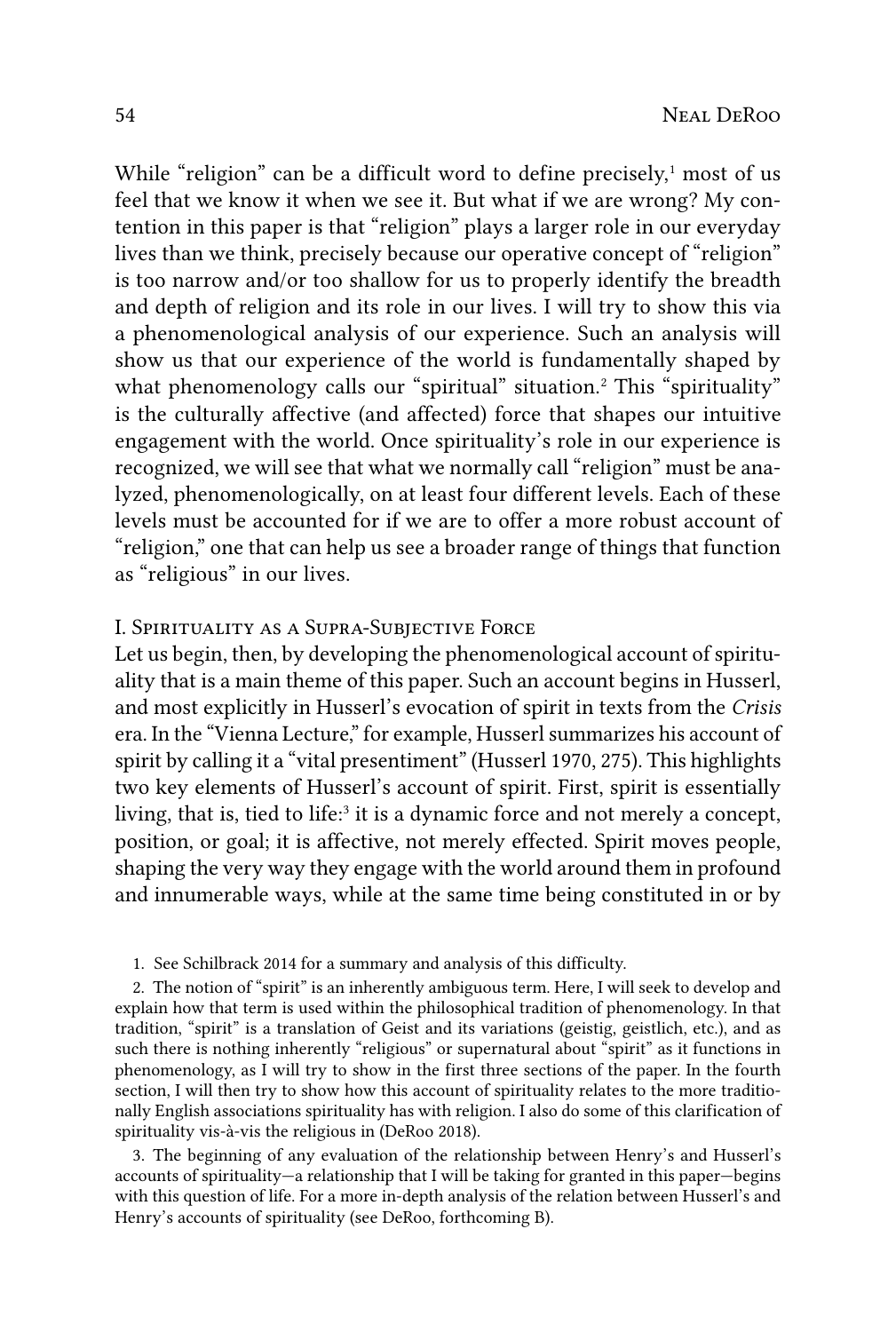the (surrounding) world(s) in which it finds itself.<sup>4</sup> This is the "vital" part of spirit as a "vital presentiment."

Secondly, the invocation of "presentiment" here is meant to indicate that spirit plays an essential role in our intuitive engagement with the world. More specifically, and without going too far astray into Husserl's epistemology, spirit shapes the "clarifying" mode of intuition that helps narrow the range of intuitional possibilities via the horizon of expectations out of which we operate (Husserl 2001, 79–80). By filling some of the emptiness of the intended object, the clarifying mode enables the intended object to coincide with a confirming-fulfilling intuition in a synthesis by which "the merely expected object is identified with the actually arriving object, as fulfilling the expectation" (Husserl 2001, 79). In this regard, spirit is a central facet of the horizons that shape and condition our engagement with the world: spirit is an active, dynamic force that shapes how we bring the world to intuition by shaping the "clarifying intuitions" which enable us to pre-figure what is coming within a horizon of expectations that is operative in any and all experience. Without such pre-figured expectations, experience would simply not be possible.<sup>5</sup>

But the fact that spirit plays a central role in the constitution of our experience does not mean that spirit is simply a subjective attitude or action. Rather, as Husserl makes clear, "the attitude [in which spiritual meaning is seen] does not itself constitute the spiritual entity" for "the materialspiritual is already preconstituted, prethematic, pregiven" (1989, 238 n. 1; see also Pulkinnen 2013, 127). The invocation of the "material-spiritual" is important to signal that spirituality is not a "super-empirical" (Schilbrack 2013) entity somehow divorced from material conditions. This is not a dualistic, supernatural spirituality, as one finds, e.g., in many popular forms of Protestant Christian evangelicalism, but rather the very meaningfulness inherent in material things themselves: "spiritual meaning" is "embodied" in the environment of the lifeworld (Husserl 2008, 427), $\delta$  such that we can

4. This reciprocal nature of the spirit-culture relationship would seem to be the starting point for distinguishing the phenomenological account of spirituality from Hegel's account of Spirit: while Spirit is expressed in the world, for Hegel it is not clear that such expressions alter the essential nature of Spirit itself. There is, then, a very different understanding of the relationship between subjectivity and culture at work in the phenomenological account than in Hegel's account, which greatly impacts their respective understandings of spirit, culture, and expression (see Miettinen 2014).

5. I defend this claim at some length in the second chapter of *Futurity in Phenomenology* (DeRoo 2013).

6. This theme is examined at much greater length in (Pulkinnen 2013) than I can do here. I think the notion of expression would be a helpful addition to Pulkinnen's analysis.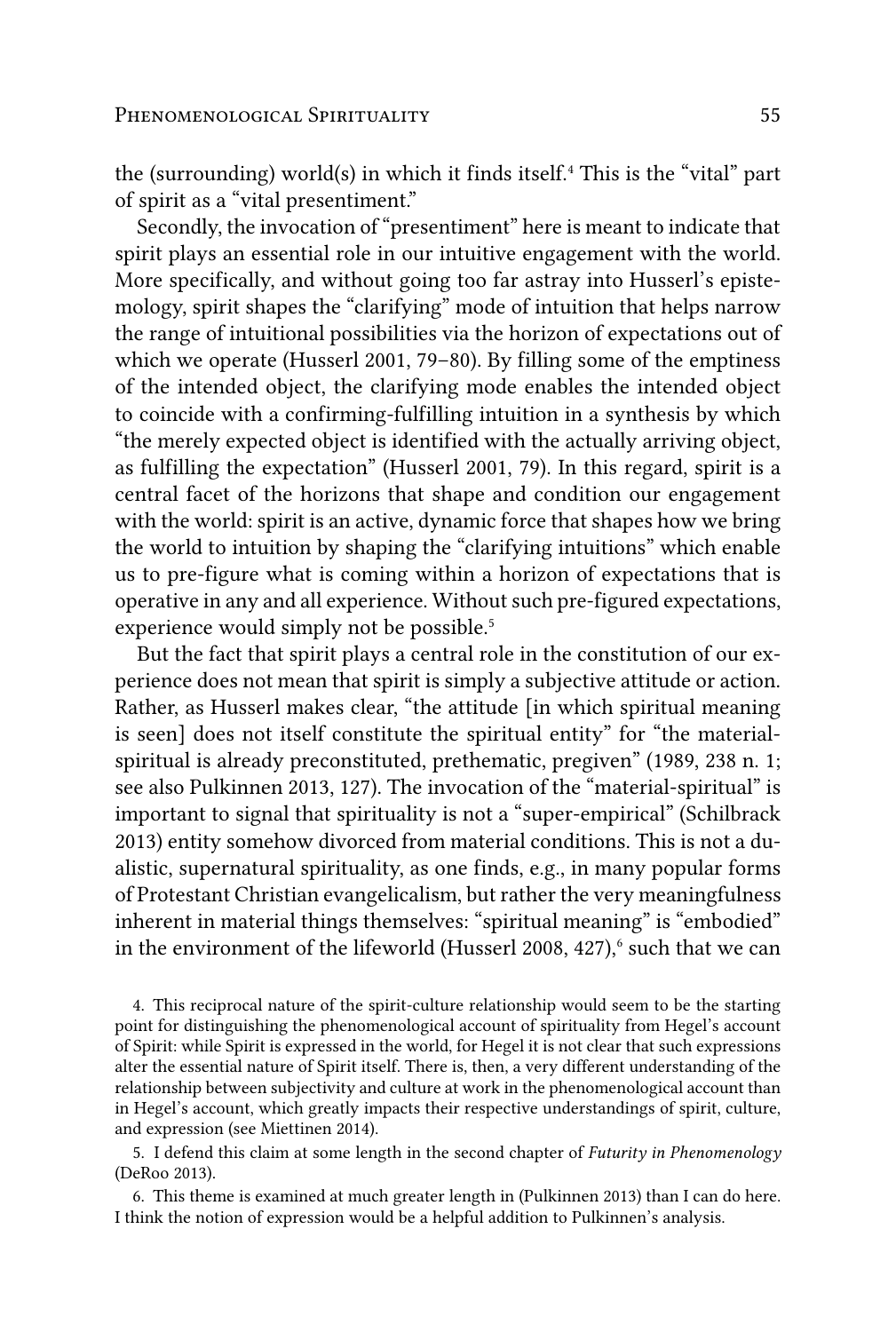see "houses, bridges, tools, works of art, and so on" (Husserl 1959, 151) as "spiritual products" (Husserl 1970, 270) insofar as they have a "spiritual" meaningfulness (Husserl 1997, 111, 8, 384f, 408f; see also Husserl 1952, 236ff) that is "not externally associated, but internally fused within as a meaning belonging to [the material object] and as expressed in it" (Husserl 1997, 112; Pulkinnen 2013, 125). As such, spirituality is not simply a matter of individual choice, individual beliefs, or individual actions. Rather, spirituality is a force that we encounter in the world itself, one that conditions the intuitive engagements that individual subjects have with the world and that also shapes the very material make-up of the world itself. Both subjects and objects are affected by—and, in a certain sense, affect—spirituality, even if this affection happens pre-consciously, pre-theoretically: intuitively.

Spirituality, therefore, is a dynamic, vital force that shapes our pre-theoretical horizons—not just intra-subjectively, but supra-subjectively, including the very material make-up of our world—in a way that is necessary for experience itself but of which we may not be consciously aware, even as we are being guided by it.

## II. Spirituality and Cultural Expression

Yet this brief summary of the phenomenological account of spirituality certainly leaves something to be desired. Most notably, we have said that spirit helps shape the horizons of expectation and so influences the "clarifying intuitions" of particular subjects, but we have not made clear how this is accomplished, and we have not even come close to explaining how spirit shapes the material conditions of the world. We must now try to remedy this lack, if we are to see the true impact of spirituality for phenomenology, and for our understanding of religion.

To begin to address this lack, let us clarify the mode of affectivity by which spirit is affective. If, as we have said, spirit affects subjects and the world, it then makes sense to ask: what is the nature of the affectivity and how is it carried out? One can distill an answer to this question from Michel Henry, who speaks of spirituality as affectivity itself, an affectivity that is shaped by (even as it also shapes) our (cultural) relation to the world.<sup>7</sup> For while Henry offers us a distinction<sup>8</sup> between the world of things, on the one hand, and the world of human reality as affectivity, on the other,

<sup>7.</sup> I have discussed spirituality as the relationship between self, world and Life in Henry in much greater detail in (DeRoo, forthcoming B). Those wishing for a more in-depth reading of Henry than I offer here are asked to consult that article.

<sup>8.</sup> Henry is clear that this distinction is one in modes of appearing (Henry 2012, 17).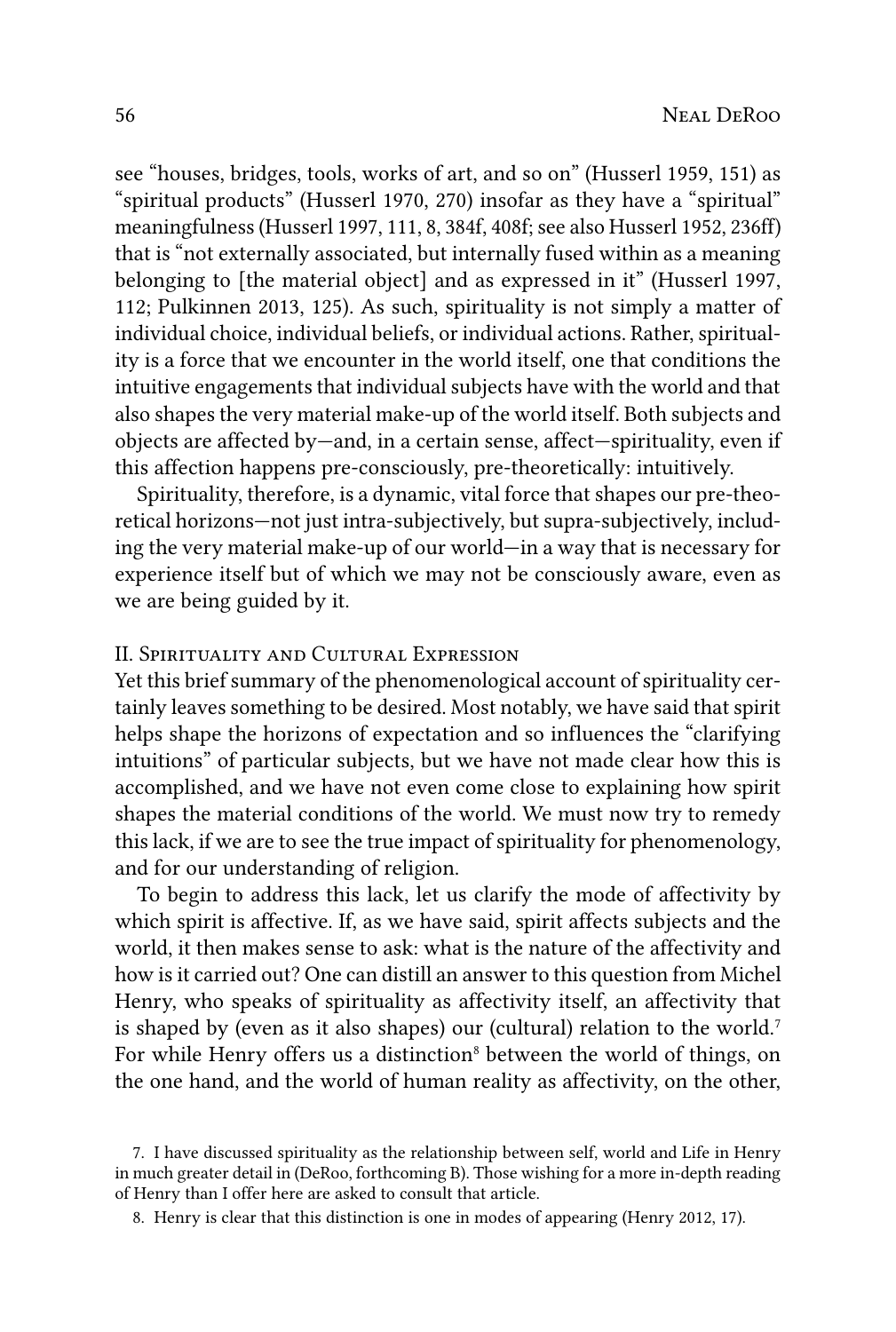he invokes spirituality as the movement that connects Life to the world in the human (2012, 14).<sup>9</sup>

Spirituality, for Henry, is the relationship, within Life, between Life and its experiencing of itself (2012, 85). It is, in other words, the relationship between experience, the experiencer and what is experienced: it is affectivity as expression.<sup>10</sup> Given the dual nature of the human as both generated (i.e., inherently related to Life) and created (i.e., external to Life itself and therefore "in the world" (Henry 2012, 84)), human spirituality is also dual: our internal connection to Life in its generativity (auto-affectivity) and our inherent "openness" to the world as created (hetero-affectivity). Both of these are premised on an internal resonance with Life within our own being, a resonance that is the principle of our relation with ourselves, with the world (Henry 2012, 31), and with others (Henry 2012, 30).<sup>11</sup> This resonance is not one way of being affected, but our very mode of beingaffected itself, prior even to the distinction between auto-affectivity and hetero-affectivity. As such, spirituality does not merely affect us in one particular way or other but is the very affectivity that is at the root of our relationship with ourselves, the world, and with Life.

But this affectivity is not an a priori given of subjectivity. Rather, affectivity is generated within our living, which is to say, for Henry, through Life's unfolding of itself through living beings (*vivants*). Spirit—qua affectivity—is generated through the unfolding of life itself and therefore spirituality is constituted within human living. In exercising the task of our own living,12 we inevitably use "elements of the Earth [to] move and modify the Earth in multiple ways and to give it a new form" (Henry 2013, 45). We call these elements "tools," and the "tool is originally nothing but an extension of the immanent subjective Body [that] is thus part of the organic body" (Henry 2013, 45). Thus, through cultural creation (e.g., of tools), the Earth is

9. In this regard, a proper understanding of the role of spirituality in Henry is crucial to responding to the claim that Henry is dualistic, and perhaps even Gnostic, in his portrayal of a sharp distinction between Life and the world (Rivera 2015).

10. The accounts of expression offered by Husserl, Merleau-Ponty, and Deleuze may prove crucial to properly understanding Henry's account of expression, and therefore of the relationship he posits between Life and world, and the role that spirituality plays in that relationship. On expression in Husserl and Merleau-Ponty, see (DeRoo, forthcoming A, 2020). On expression in Deleuze, see: (Deleuze 1992; Wasser 2007; Bowden 2017).

11. Who, qua livings (*vivants*), are also generated within, and resonate with, the same Life that generates and resonates within myself (Henry 2012, 37).

12. In the original Praxis of Life, there is a Co-belonging (*Copropriation*) or co-embodiment, a shared *corps-propre* between Body and Earth (Henry 2013, 45), that entails that, from the perspective of life, we must begin with the world as the extension of Life, i.e., as the life-world.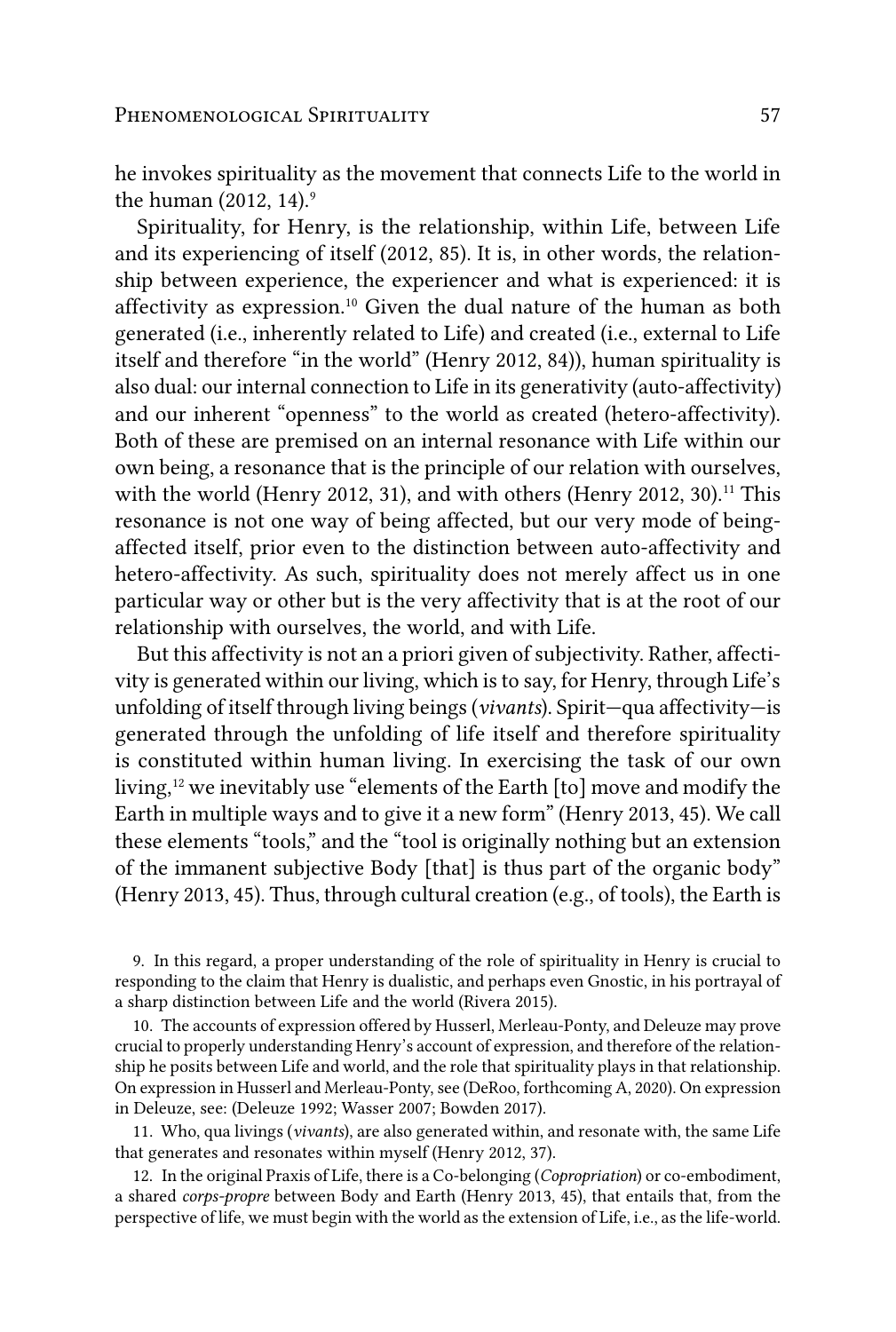the extension of the living of Living beings (*vivants*), the extension of Life, into and as the (life-) world. Such cultural "tools" include "cultures of food, shelter, work, erotic relations or relations to the dead," (Henry 2013, xv) but also the "higher forms of culture such as art, ethics or religion" that "are also modes of *techne*" (Henry 2013, 47). Beyond concrete things and institutions, culture also includes "the moral or religious *habitus*" that are "direct and immediate expressions of living subjectivity" (Henry 2013, 47) and which, as Husserl's analyses of spirit and the lifeworld in the *Crisis* and analyzed in the first section of this paper—have shown us, are deeply constitutive of the whole of the subject's engagement with the (life-) world.

Via this subjective engagement—which is nothing other than Life continuing to grow itself through the practical living of living beings—the cultural world is the Life-world, and the Life-world, in turn, is not simply a horizon or stage on which the drama of human living unfolds, but is the proper body [*corps propre*] (Henry 2013, 47)<sup>13</sup> (perhaps even the Flesh?) of the living being insofar as that (life-)world is the cultural expression of the living being's relation to Life. In this regard, culture simply is the various ways Life grows itself via living beings' relations to themselves, others, and the world. It is also, therefore, spiritual through and through, insofar as spirituality names the relation between life, living beings (*vivants*), and their living. Culture is the enactment of spirituality, even as that spirituality is inexorably shaped by the culture in which it finds itself.<sup>14</sup> That is to say, spirit does not just affect how we understand or make sense of culture, it affects also how Life is able to grow and unfold itself within that culture, and as such it affects the very relationship living beings are able to have with Life within that culture. Culture is what it is because of the spirituality at work in it, even as that spirituality is what it is because of the culture in which it is operative. The nature of spirituality is always at stake in the question of culture, even as the possibility of culture itself is at stake in the nature of spirituality.

#### III. Spirituality and Tradition

But Henry's place within the phenomenological tradition is not universally recognized or affirmed.<sup>15</sup> Hence, to placate those who might object

15. His status as "phenomenologist" is contested most famously in: (Janicaud 2000).

<sup>13.</sup> For more on Henry's idiosyncratic use of corps-propre and several related neologisms (e.g., Copropriation and corps-proprié) and their translation into English, see the translator's introduction to *Barbarism* (2013, xii).

<sup>14.</sup> A point Henry discusses at length in *Barbarism*.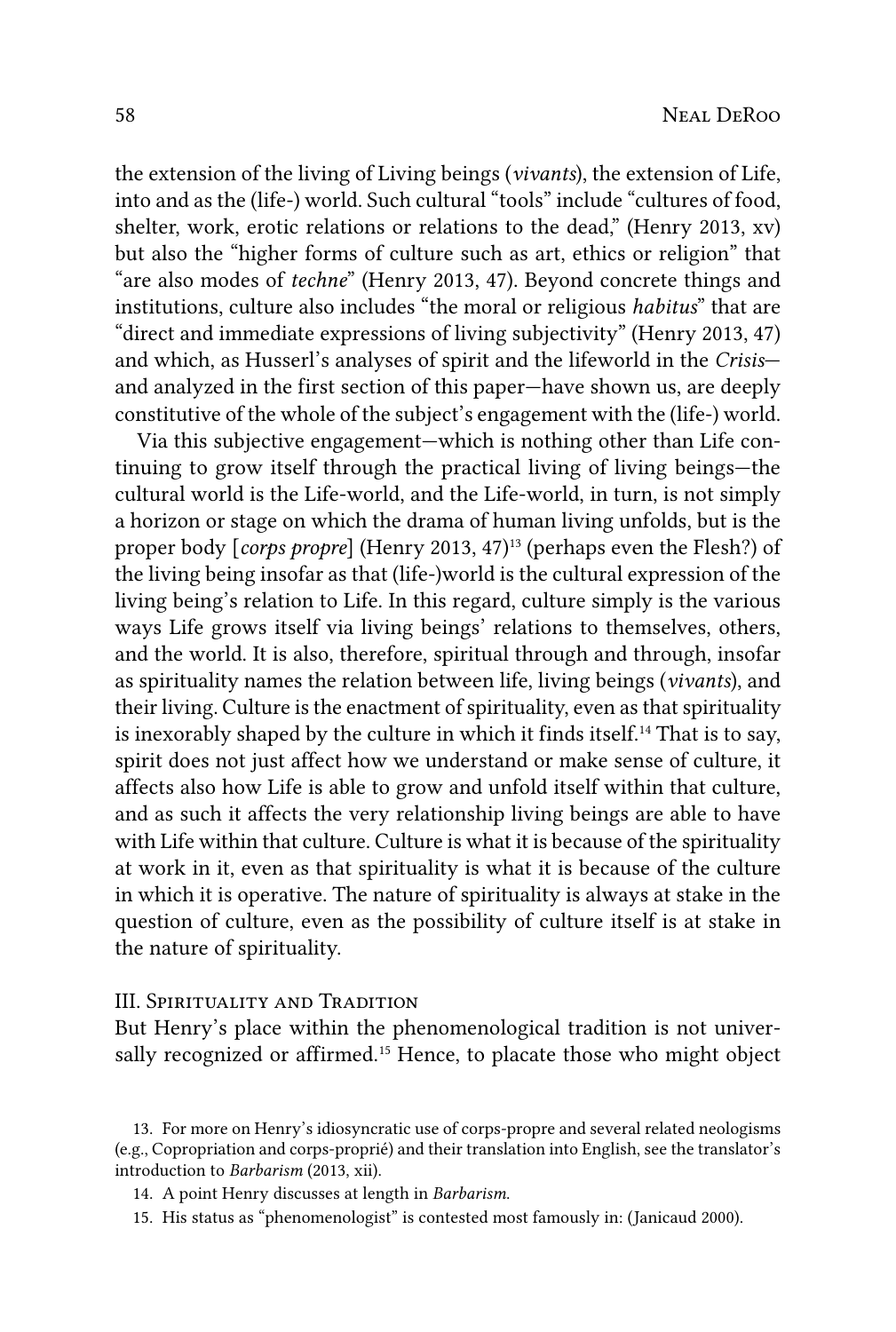to an appeal to Henry in developing a "phenomenological" account of spirituality, and to further clarify the relationship between culture and spirituality, there is one last moment in phenomenology that I would like to turn briefly to here. We can see that "spirit," as developed by Henry (as an extension of Husserl; see DeRoo, forthcoming B), names a sort of primordial pre-phenomenon constituting both subjects and world. Henry considered spirituality to be the very relationship between Life and its experience of itself, and therefore considered it coterminous with affectivity. But this affectivity was not merely subjective, insofar as life does not merely reside within subjects but, via culture, encompasses both subject and world within the "living body" of the subject-world's shared *corps propre*. Turning to Merleau-Ponty here will therefore accomplish two goals: it will help us see more clearly how this spirit acts, via culture, to shape and alter the entirety of the subject's engagement with the world, while also more firmly entrenching the analysis within the mainstream of phenomenological reflection (for those for whom that might be a concern).

Spirit's mode of action is bi-directional: subjects enact the force of spirituality through their actions in the world, even as the world enacts spiritual force upon the subject. This is alluded to already in Husserl (where the material-spiritual is "preconstituted, prethematic" and "pregiven"), but is made clear through Merleau-Ponty's late account of sense. In his later work, sense comes to be understood, for Merleau-Ponty, as the movement out of which subjects (and the "world") are constituted,<sup>16</sup> similar to how we have been talking about spirit so far. But rather than attributing this movement explicitly to spirit, Merleau-Ponty attributes it to "Nature," insofar as nature is understood as the "auto-production" of sense  $(2003b, 3)^{17}$  rather than as a collection of objects. On this understanding, sense is understood primordially as a background or field (Merleau-Ponty 2003a) that provides the foundation for distinct acts of sense: sense is a sort of "pre-culture" (Merleau-Ponty 2003b, 176) that provides the foundation for later cultural acts. This "pre-culture" takes on existence in the mode of a *Stiftung*, that is, of an institution or tradition that pursues a purpose determined in its founding. In this regard, *Stiftungen* are the mode of being of sense (Barbaras 2004, 58).

<sup>16.</sup> On sense as a movement of self-differentiation and auto-production (see Ferrari 2018).

<sup>17.</sup> In describing Nature this way, however, Merleau-Ponty clearly moves beyond a simple Nature-spirit dichotomy in ways that are reminiscent of Husserl's hyphenated material-spiritual.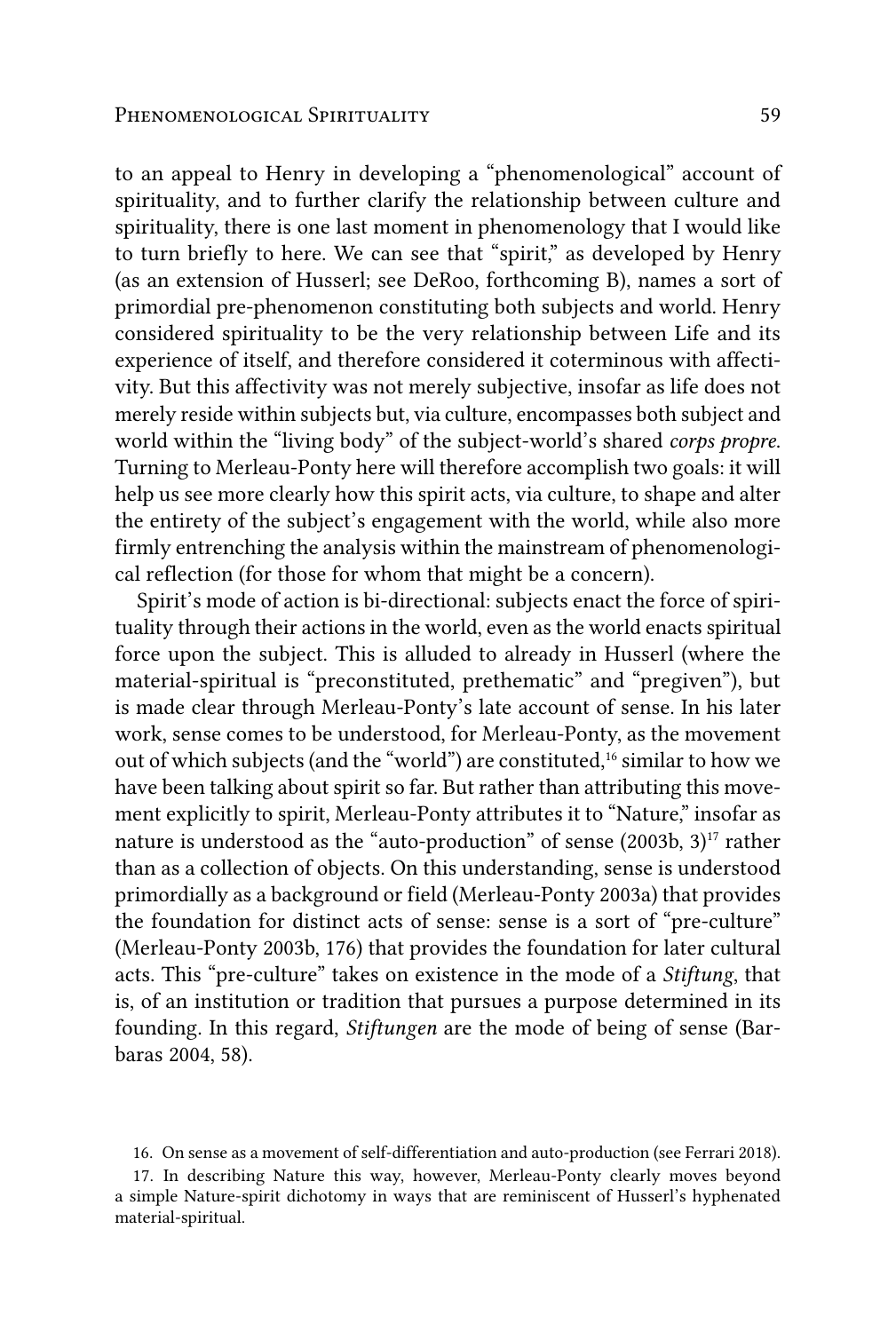If sense is a field that "is" in the mode of a *Stiftung*, this is in part because Being comes to be understood, for Merleau-Ponty, as interrogation (Merleau-Ponty 1968, 121) and not simply the "being-there" of objectivity: "The existing world exists in the interrogative mode" (Merleau-Ponty 1968, 103). To be is to interrogate, that is, to operate as a type of questioning, an opening of something that demands an answer even as it precludes giving a final and definitive answer that would close the question down entirely, and therefore enable us to stop interrogating. Such a project of interrogating is simply called "living" (Lawlor 2003, 1–2), and it is the fundamental mode of Being of all living creatures. At least in the human case, this living takes the form of cultural creation, producing "tools" that are extensions of that living into the life-world. But these "tools" are not confined strictly to physical objects (though it would include those as well—the hammer is a sort of *Stiftung* as well), but can include also, as Henry said, the "higher forms of culture such as art, ethics or religion" (2013, 47). As such, these "higher forms of culture' exist as *Stiftungen*, that is, as institutions or traditions that embody or express a particular sense, a particular spirit. Such *Stiftungen* shape the subject's (interrogative) life, influencing the questions she asks, the possibilities she sees, the expectations with which she engages the world (to return to the Husserlian explanation of spirit). Spirit, then, is expressed concretely in and as *Stiftungen*, institutions or traditions that are both spiritual products (resulting from human action) and spiritually productive (shaping subjects and their modes of engaging with the world). And people live both in and through these *Stiftungen* in the development of their own concrete modes of life. *Stiftungen*—traditions or institutions—are the direct means by which spirit affects subjects and the world. They are the concrete "how" of spiritual affectivity.

#### IV. Spirituality and Religion

The preceding description of a phenomenological understanding of spirituality and its function in shaping subjects and the world is sufficient for us to already see some significant repercussions for our understanding of, and engagement with, religion. In doing so, I also hope to deal with another issue that might arise from this account of spirituality, one alluded to already by the questions raised about our use of Henry in this analysis. For some may object to my use of "spirituality" here as an attempt to smuggle religious presuppositions into phenomenological analysis:<sup>18</sup> "Why would

18. Indeed, I have gotten several comments to this effect when I have presented this material at various conferences, workshops, etc.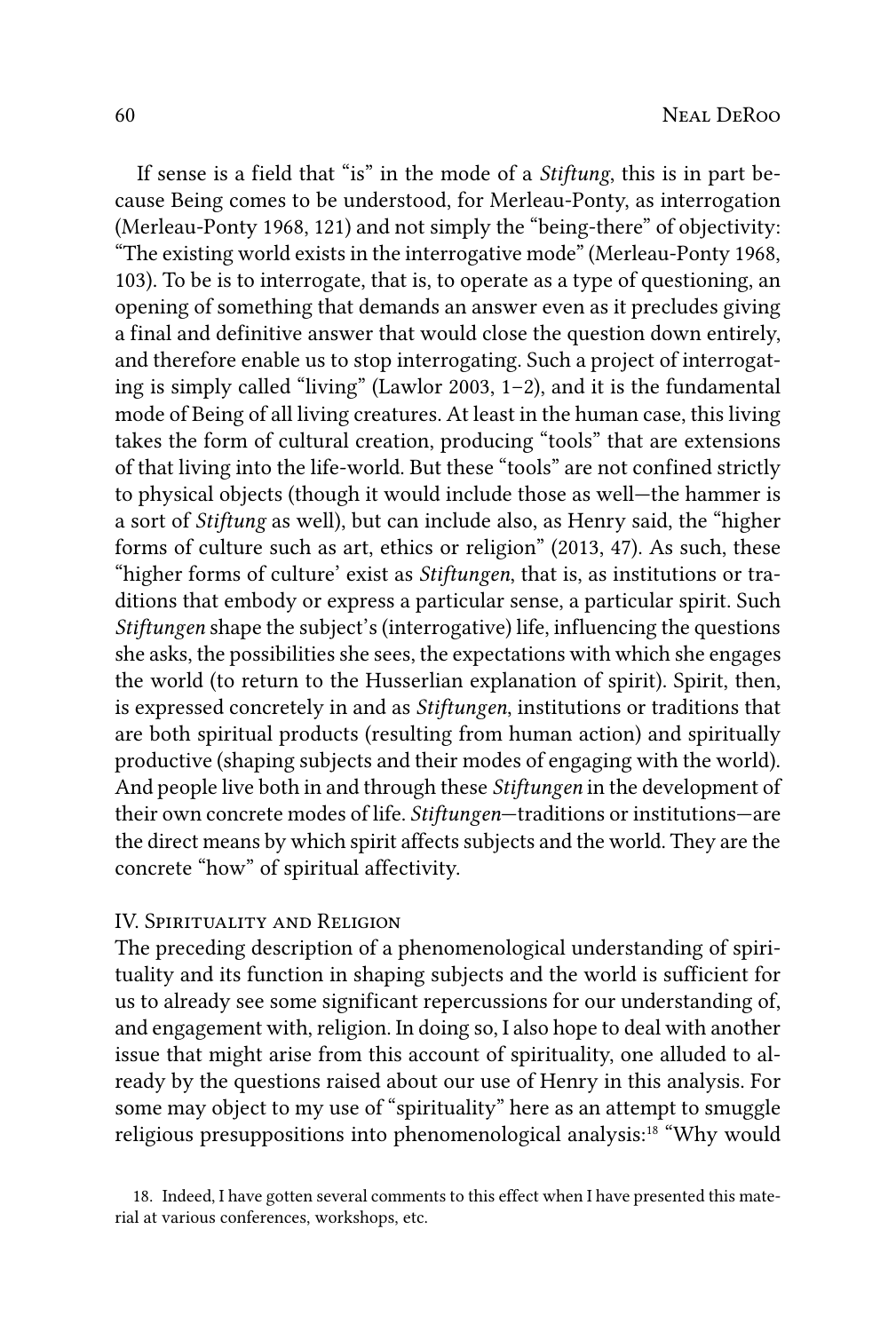that make the whole thing seem too religious?" This problem might be unique to the Anglophone world (I'm not sure people would object the same way to my talking about *Geist* as they do to talk about "spirit"), but raises an important consideration: what is the relationship between this account of spirituality and religion? I have tried to be clear that this "material-spiritual" account of spirituality cannot be confused with Judeo-Christian (or at least Protestant Evangelical)<sup>19</sup> accounts of spirituality as the immaterial correlate of materiality: there is no other-worldly dualism at stake here, but simply the (life-) worldly nature of this world itself. But let me try to explain now, more positively, how the account of spirituality developed here affects our understanding of religion, and vice versa.

To begin this explanation, we must remember that this phenomenological account of spirituality, as the culturally-situated name for the preprimordial phenomena constituting both subjects and world, is expressed in all parts of our (cultural) lives. As we said in our discussion of Henry, this spirit is expressed in religion, but also in art, ethics, cuisine, and so on.20 Religion, therefore, signifies one mode of spirituality's expression—a mode that must be further clarified to articulate, precisely, what it is for spirit to be expressed religiously, rather than ethically, aesthetically, etc.<sup>21</sup> This leads us to a distinction that is important to clarifying the relationship between spirituality and religion: religion is an expression of spirituality but cannot be conflated with it.

19. What I am describing here is the notion of spirituality at work in many popular forms of Protestant Christianity. Its most extreme form can be found in the popular theology of Evangelicalism, though it finds expression also in a lot of "devotional" practices across the Protestant spectrum. Indeed, the very distinction between a "devotional" or "spiritual" life, and a "mundane" or everyday life is itself indicative of the very dichotomy I am trying to highlight here.

20. There are structural similarities to Hegel here, in terms of Spirit being expressed in religion, but also in other cultural modes. As such, the Hegelian reflections on religion as a form of expression of Spirit may prove helpful in expanding on a philosophy of religiosity (whose need I will argue for below), and I thank an anonymous reviewer of this article for pointing out this potential. I do not think the Hegelian account of spirit will prove as helpful for a philosophy of spirituality, though, given some of the fundamental differences I see between Hegel's and phenomenology's accounts of spirit. For the Hegelian account of religion, (Hegel 1984–1987). The secondary literature on Hegel and philosophy of religion is massive; some texts that might prove helpful for the purposes outlined here include (Black 1977; Labuschagne and Slootweg 2012; Birchall 1980).

21. I have tried to argue elsewhere that the uniquely "religious" expression of spirit is to make spirit explicit, to bring it concretely (though not necessarily consciously) to the forefront of the subject's life and behavior (DeRoo 2018, section four).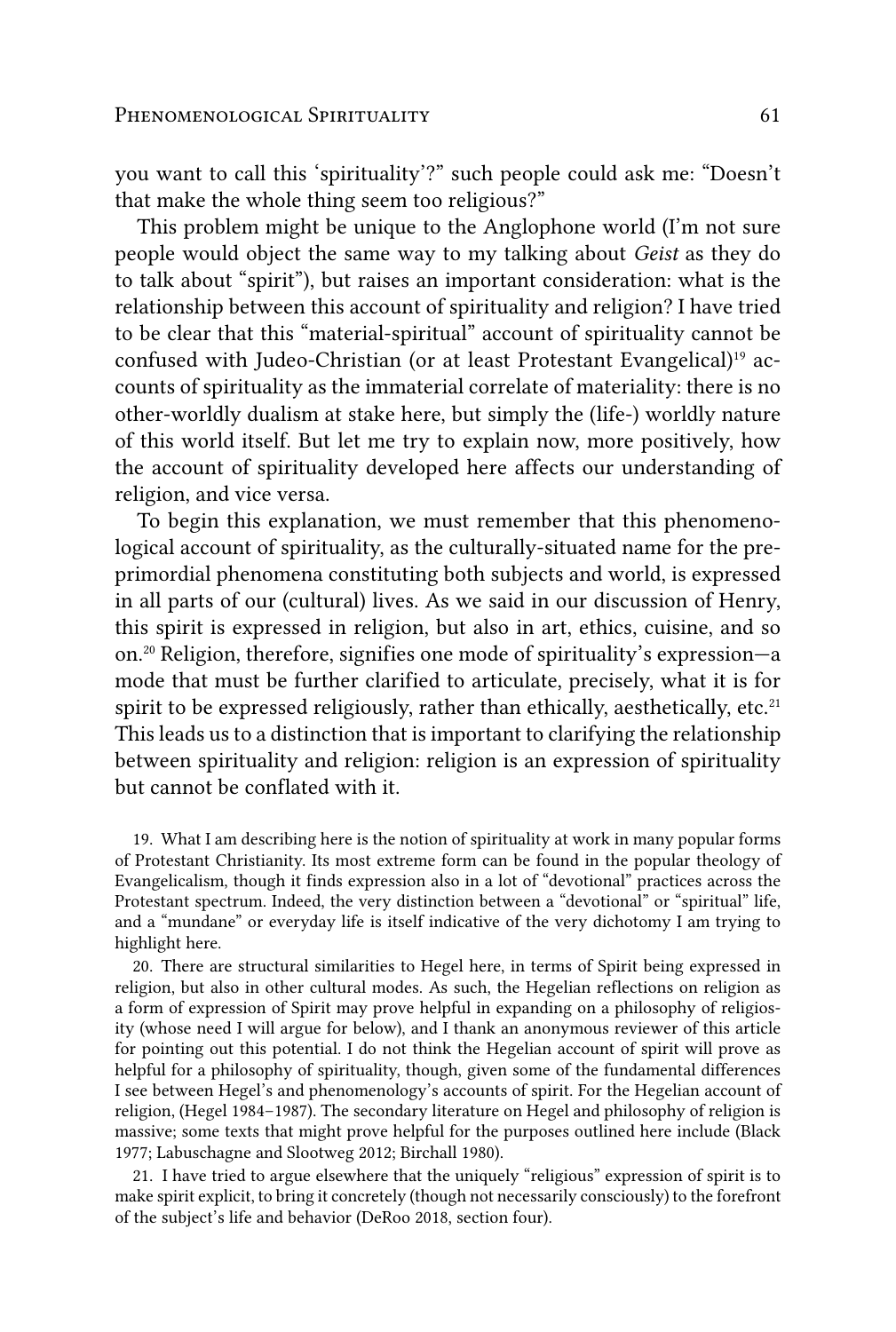Yet thus far our analysis of spirituality has also shown us that "religion," or the religious expression of spirit, can itself be broken down into further levels of analysis. We can distinguish, then, between spirit and religiosity (i.e., the drive to express spirit religiously, rather than aesthetically, etc.), but we can also distinguish religiosity, as the drive to express spirit religiously, from its concrete expressions in particular religious *Stiftungen*, the different traditions or institutions that have arisen historically as distinct modes of the religious expression of spirit (Christianity, Judaism, Hinduism, etc.). These constitute a third level of phenomenological analysis of religion: in addition to spirit, and the uniquely religious way in which it is expressed, we must also examine the distinct traditions/institutions by which that spirit is religiously expressed in any particular historical and concrete instance. This, then, leads to a fourth level of analysis, insofar as those traditions/institutions can also be distinguished from the actual concrete phenomena (beliefs, objects, rituals, practices, etc.) that express the religious tradition in a religious way. $22$ 

There are then four layers of the phenomenological analysis of religion that emerge from this understanding of spirituality: spirit; its uniquely religious expression (which we are calling religiosity); the historical tradition/ institution through which that religious expression manifests itself; and the concrete phenomena that express those traditions/institutions and are the direct object of our (religious) experience. These four layers are phenomenologically distinct, though experientially intertwined: I can only experience the earlier levels via recourse to the later ones (e.g., I can only experience Christianity through exposure to Christian beliefs, practices, rituals, etc.; I can only experience religiosity through Christianity, Islam, Judaism, etc.), and the meaning or significance of the later levels is found in the way they express the earlier levels (my drinking wine from a cup, for example, takes on religious significance in the context of certain Christian beliefs and practices pertaining to the Eucharist).

It is important to keep the levels distinct in our (reflective) analysis of religious experience. Failure to do so results in category mistakes. Let me use an example to illustrate the significance of such category mistakes for how we reflect on religion: it is common, nowadays, to think of religion in terms of beliefs in super-empirical realities (to use Kevin Schilbrack's phrase). But such a notion seems, to me, to conflate both one particular religious tradition (the Abrahamic one) with the religious mode of expression itself,

<sup>22.</sup> That is, they attempt to bring our relationship to spirituality to the forefront of our subjective life in some meaningful way.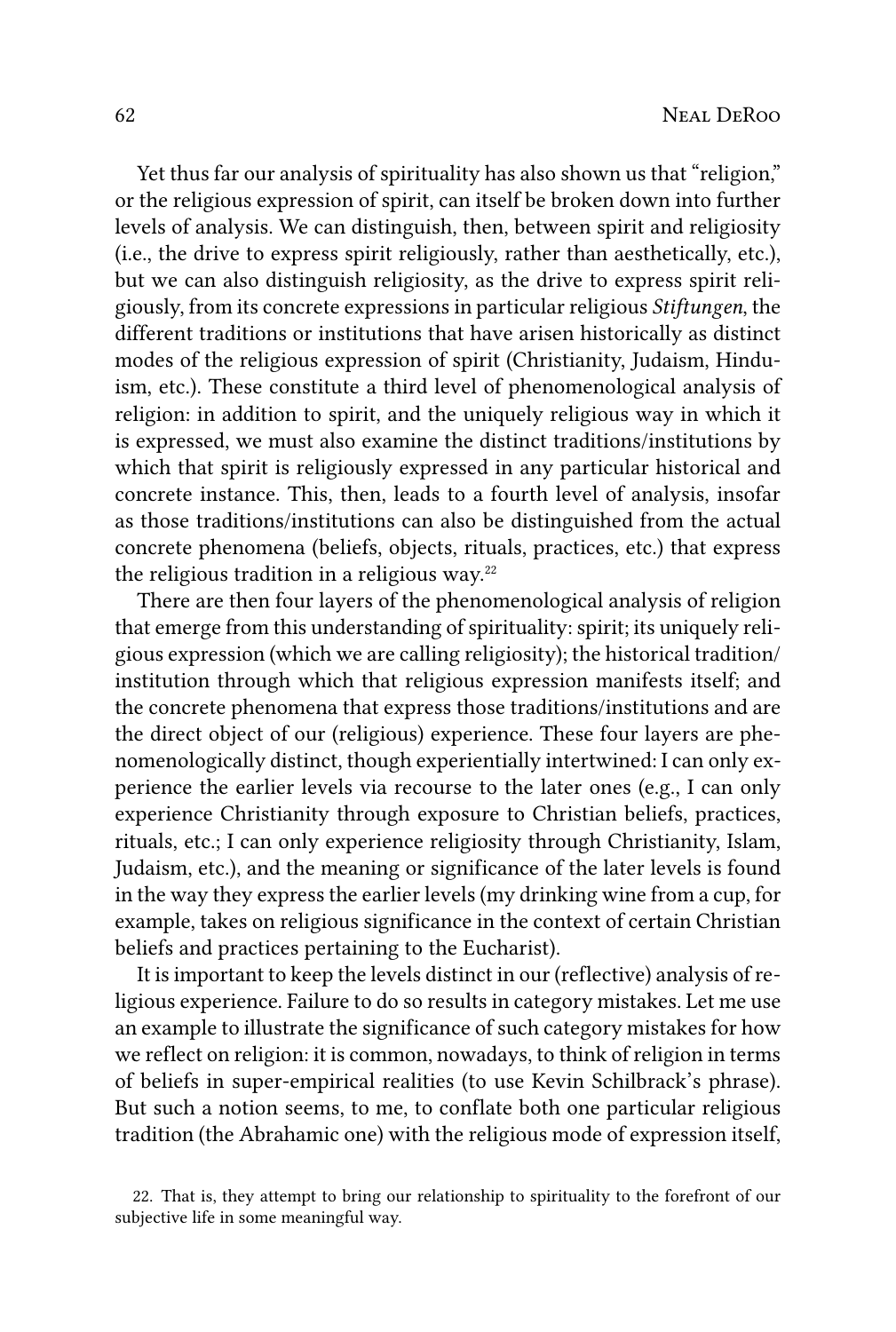and conflates one particular element of that tradition (e.g., its epistemic contents) with the whole of that tradition. Due to this double-conflation, we take Abrahamic religions to be primarily about belief in God,<sup>23</sup> and then take such a belief to be constitutive of religion itself. This, in turn, limits what could ever count as religion: since religion is conflated with a particular type of belief, it can only be operative in certain experiences we have that pertain to that belief, which, in turn, means that only certain traditions/institutions could count as religious (we can maybe find a way to fit Buddhism or Taoism into such a category, but never sports or consumerism), and, therefore, also that only certain concrete phenomena (and our experience of them) could count as "religious" phenomena of which we could have a "religious" experience.<sup>24</sup>

But if we acknowledge the conflation of a religious tradition (or one element of one religious tradition) with religiosity itself, we are open to the possibility of a more expansive definition of religiosity, which would, in turn, open the possibility of a wider array of both religious traditions and religious phenomena. For example, James K.A. Smith has offered a phenomenology of the mall as a religious site of worship (2009). While few would debate that the mall offers a particularly poignant expression of consumerism (one that has perhaps now been eclipsed by Amazon), there is great reservation to thinking of the mall as a religious site, insofar as consumerism cannot be a religion because it harbors no beliefs (positive or negative) concerning super-empirical entities. If religiosity is about articulating beliefs about super-empirical entities, it is unclear that consumerism can be a religious tradition<sup>25</sup> or the mall a religious phenomenon.

Now, and in keeping with Schilbrack's concern in "What is not religion," this does not mean that we wish to consider "everything" as religion, thereby overextending the definition of religion to the point of uselessness.

23. As we will see below, this account of Abrahamic religions is itself expressive of a particular spirituality and as such is a particular, historically- and culturally-contextualized understanding of Abrahamic religions. It is how many people today conceive of (Abrahamic) religions, both academically (Taylor 2007) and popularly, but this does not mean that it is how all people within the Abrahamic religious traditions would conceive of religion. In fact, as I have argued elsewhere, I do not think this is a particularly good understanding of religion, according to what religion means to many of its most devoted followers (see DeRoo 2018).

24. For more on the relationship between spirituality as conceived in phenomenology and "religious experience" (DeRoo 2018).

25. Assuming, of course, that what we are here calling "spirituality" would not rise to the level of a "super-empirical reality," as Schilbrack uses that term. If it does, then there should be no problem in considering consumerism as at least a possible religion, insofar as it would be an expression of a consumerist spirituality.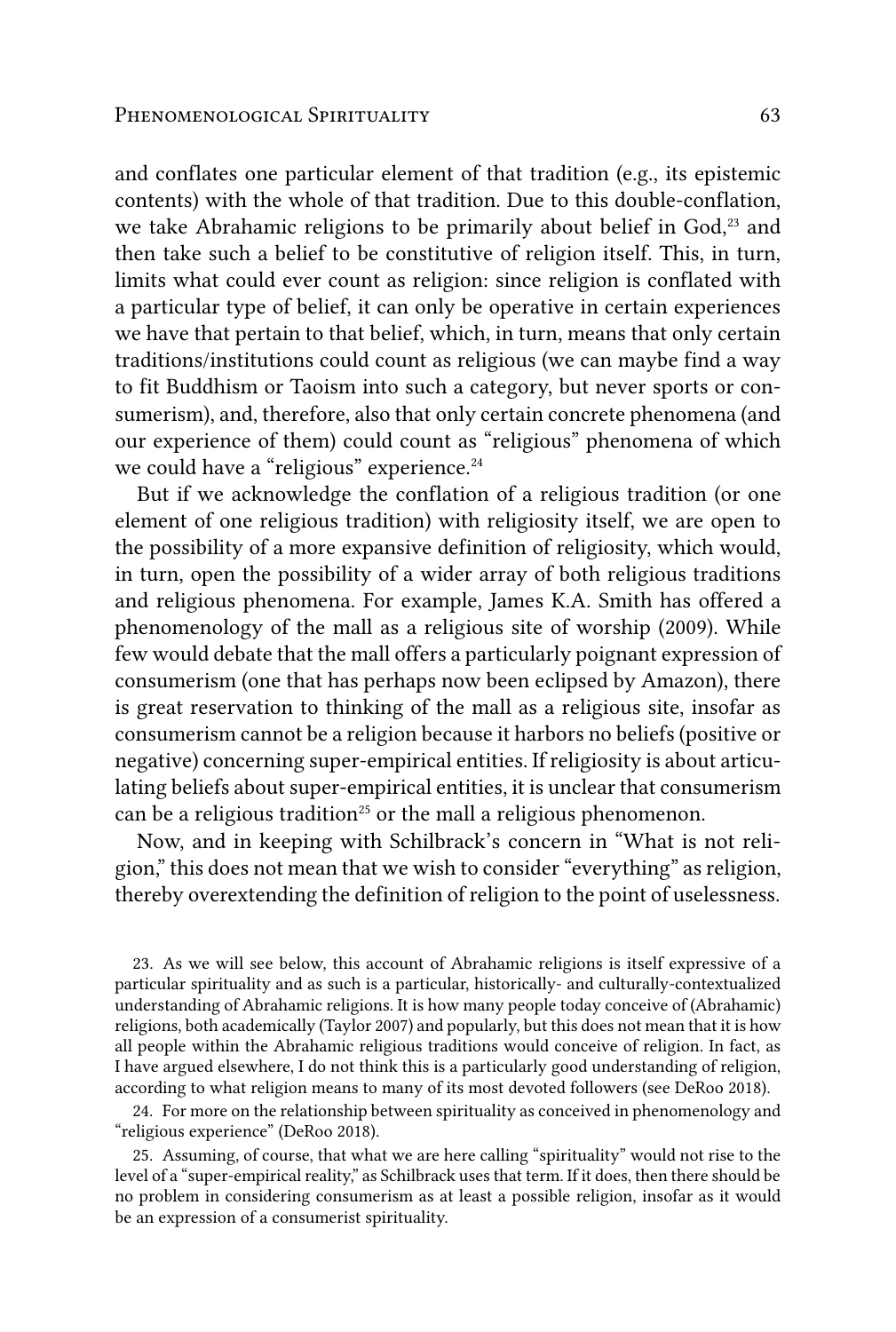The analysis offered so far has clearly stated that not everything is religion: religiosity is but one mode of spiritual expression, distinct from, e.g., aesthetic expression, ethical expression, culinary expression, etc. So, while this analysis would broaden the scope of what counts as religion, I do not think it follows that it would therefore consider everything religious.

However, this analysis might end up offering as religious things that seem counter-intuitive (to some people) to consider religious. But such a move is not, in and of itself, inherently problematic: we no longer think it problematic, for example, that our consideration of who was considered a person was expanded, in previous decades, to include racial, ethnic, and sexual groups that some people had not thought fit to attribute full personhood to. However, including non-religious things within the confines of "religion" may be uniquely problematic when it comes to religion in part because it is common in religious studies to work at defining religion by taking the full range of what people consider religious, and trying to distill or abstract from that group the set of characteristics that enable one to classify the thing in question as "religious." On such a methodology, including things that are not "religious" in the original set therefore threatens to corrupt the entire definition of religion.

In response to this concern, allow me to raise two possibilities:<sup>26</sup> first, it is entirely possible that what is appropriate for religious studies (insofar as that is an empirical discipline studying empirical realities) may not be appropriate for a phenomenology of religion (insofar as phenomenology may have a necessarily transcendental dimension to it<sup>27</sup>). In that sense, it may be the case that the object of study in the two fields is not the same, and so there need be no problem if what one field considers "religious" is not considered religious in the other field. There could simply be different definitions of "religion" at work in the two fields. Indeed, using our fourfold distinction proposed earlier, we could perhaps say that the task of religious studies is to investigate religious traditions and the phenomena which express them (levels 3 and 4), while the task of a phenomenology of religion is to clarify religiosity (level 2) and its relationship, structurally, to the other three levels.

26. There is also a third possibility, which we will not have time to pursue here: that "religion" best applies, not to distinct phenomena, but to a distinct element of experience operative in all phenomena. For the outline of such a possibility, (see DeRoo 2018).

27. Since I do not want to take time here to argue the necessity (or not) of a transcendental move in phenomenology, let us leave this simply as a possibility.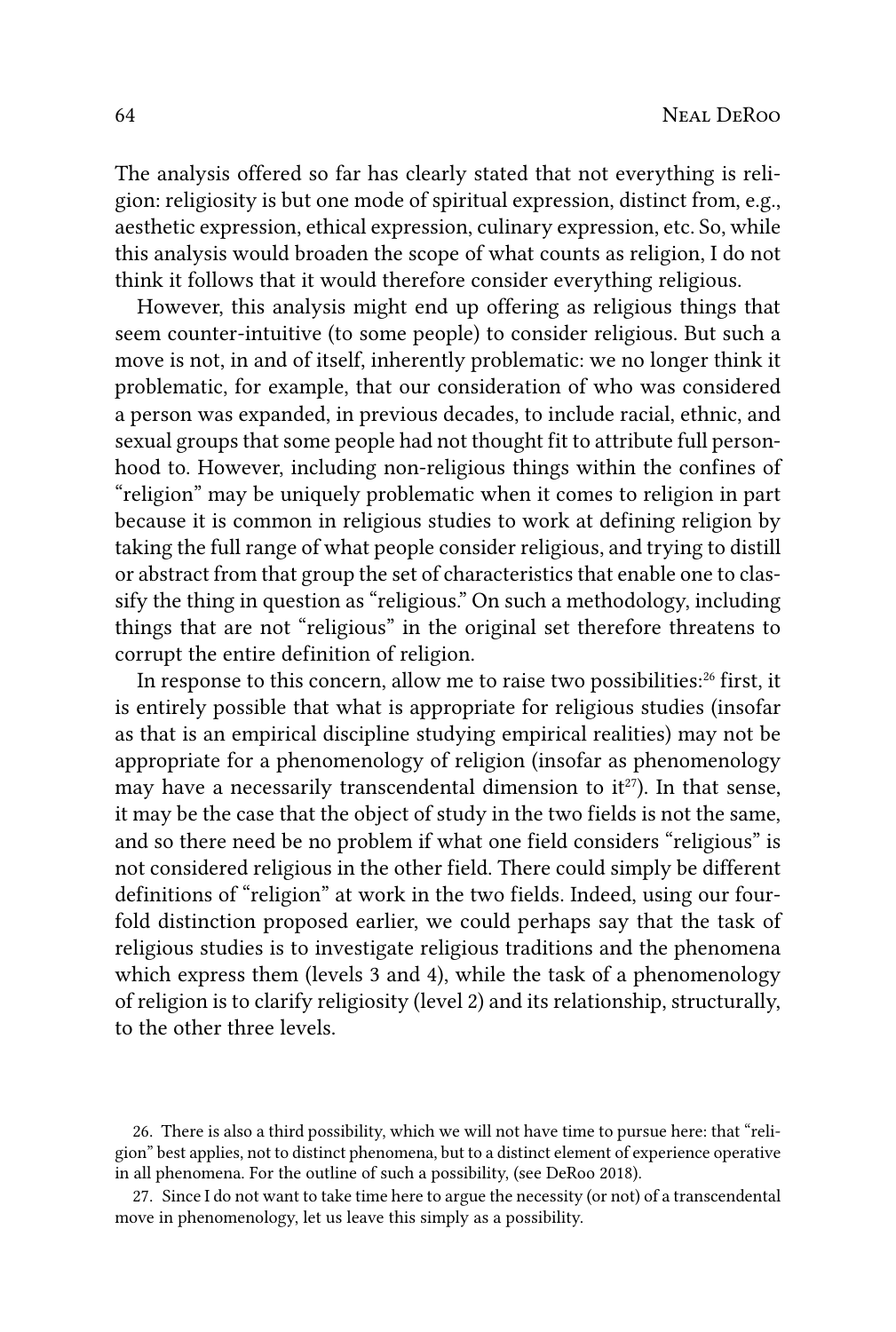#### PHENOMENOLOGICAL SPIRITUALITY 65

This possibility of different definitions of religion for religious studies and the phenomenology of religion suggests that there may be a different definition of religion operative at the level of religious traditions than there is at the level of "religiosity." Rather than being problematic for our preceding analysis, however, this could, in fact, give further evidence for it. Here I would like to raise a second possibility, namely that there might be spiritual reasons (in the phenomenological sense) for the fact that some people find it counter-intuitive to extend the range of "religion" to include things that make no reference to super-empirical realities. If Henry's analyses are correct that our current age is empowered by a spirit of "barbarism" that inherently denies subjective Life—and, by implication, the spirituality that expresses and constitutes subjective Life concretely (Henry 2013)—should we not expect a cultural expression that brings that spirituality to the forefront to be one that denies any (this-worldly) significance to spirituality or religion? This would not mean that spirituality would cease to be affective (as Henry makes clear, barbarism remains an expression of Life, even if it is a sick one), but merely that such a spirit would express itself precisely in a denial of the practical value of any kind of spirituality. As such, defining religion as pertaining only to "belief in super-empirical realities" may itself be a moment in the (religious?) expression of a contemporary spirituality, a spirituality that is expressed religiously through consumerist practices and rituals, such as television, a culture of advertising, and getting lost in the frenetic pursuit of lifeless "things" rather than in the production of spiritually-rich "tools" or works of art.<sup>28</sup> If this is the case, then defining religion as belief in super-empirical realities would itself be a religious phenomenon, a statement expressing a particular religious expression of a particular spirituality, and therefore continuing with that definition of "religion" would, at best, provide us only with a religiously "regional" definition of religion, one that would be persuasive within the tradition of barbarism but would have no bearing upon those inhabiting, or wishing to inhabit, a distinct religious tradition or spirit;<sup>29</sup> at worst, it would be to suffer a category mistake, conflating religious phenomena with religiosity itself.

28. All of these phenomena are explicitly tied to the spirit of barbarism in Henry's analyses in *Barbarism* (2013).

29. This "or" here is disjunctive, not associative: I do not mean to conflate religious traditions and spirituality, but rather to say that the definition would have no bearing on people: a) who inhabit, or wish to inhabit, a differing religious tradition; or b) who express, or wish to express, a differing spirit.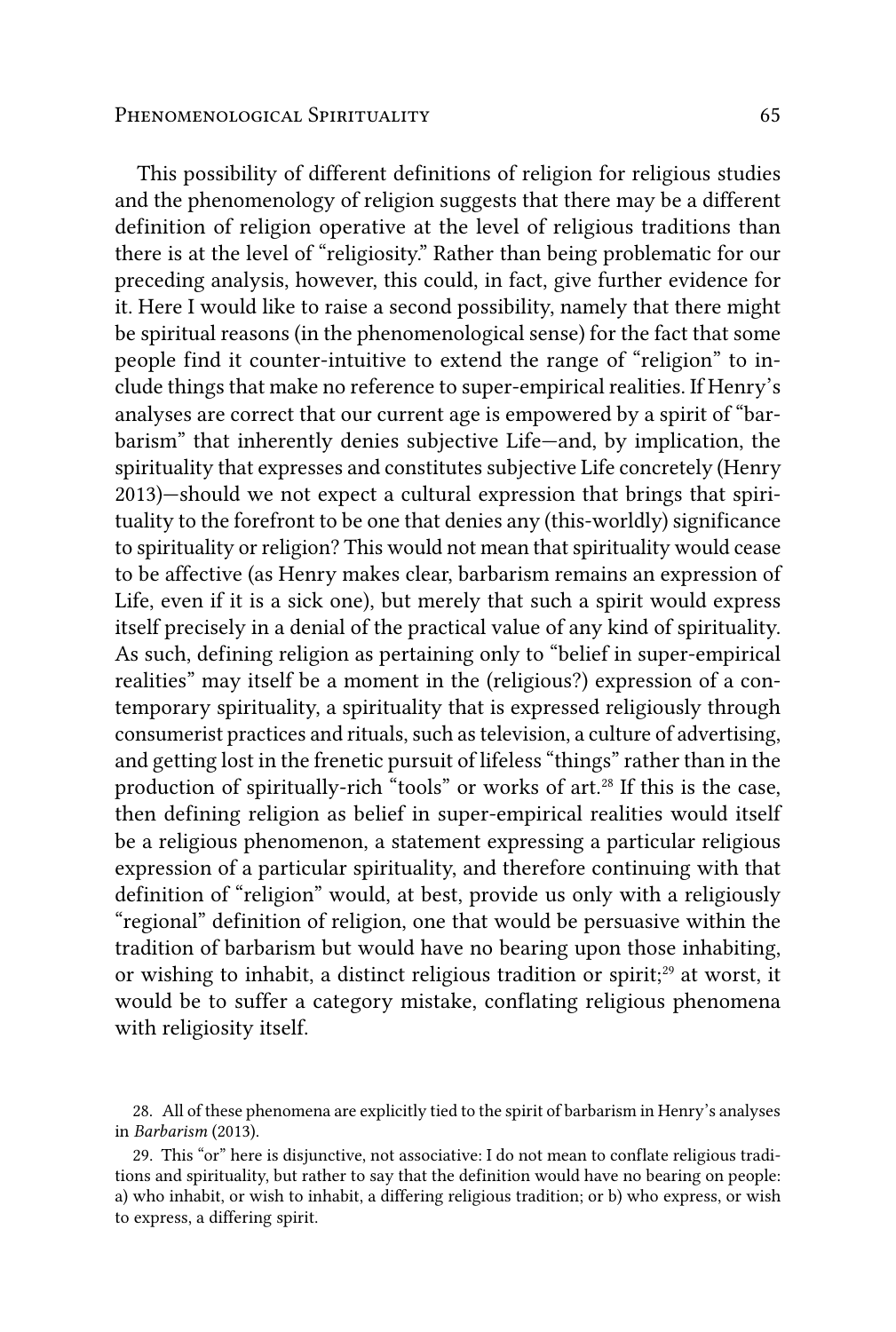My point in raising these possibilities is not to argue against Schilbrack or to offer a competing account of religion. Rather, I am trying to highlight how the analysis of spirituality offered here is not only distinct from religion, but can, in fact, help us broaden our experience of religion (by opening up the possibility of more things being taken as "religious" than we might currently think) and help us deepen our experience of religion (by seeing it as a mode of expressing a primordial spirituality, and not merely as distinct traditions or phenomena). In so doing, our preceding analysis has also suggested that the various levels of phenomenological analysis may need to each be understood on their own terms, in addition to how they relate to each other. In that regard, we should expect, and perhaps require, different methods for the study of concrete religious phenomena, for example, than for the study of the religious mode of expressing spirituality itself. Indeed, there might even be differing philosophical approaches to the various levels: a philosophy of spirituality will not be the same as a philosophy of religiosity, which itself would be different from the philosophy of a particular religious tradition or other (e.g., a philosophy of Christianity and/or a Christian philosophy). These distinctions are ones that (Western) philosophy of religion has not paid attention to. For too long, this field has simply been conflated with doing a philosophy of some particular religious tradition or other (usually Christianity), such that "philosophy of religion" has become conflated with philosophical explorations of particular doctrines (e.g., the foreknowledge of God in the "free will" debates; Divine impassibility; etc.) or with proving the "rationality" of religious claims or experiences (e.g., proofs for the existence of the Abrahamic God; the justification of the possibility of having an experience of such a God (Marion 2008 and 2017)). Such "philosophy of religion" seems, rather, to be "philosophy of one particular religious tradition," rather than a philosophy of religion itself.

Noting this does not make what has traditionally been called the "philosophy of religion" insignificant or somehow philosophically suspect. Phenomenologically speaking, our access to spirit is always mediated, we have said, through our experiences of the lower levels. In describing and philosophizing about the various ways in which we experience spirituality, we will therefore necessarily and inexorably draw on the various religions whereby we express the religious impulse to express that spirituality. As such, religious scholars cannot help but use religious language to talk about their experiences of spirituality; doing so is not veering outside phenomenology (Janicaud 2000) or philosophy precisely because, qua spiritual expression, religious language is a religious (and therefore phenomenal)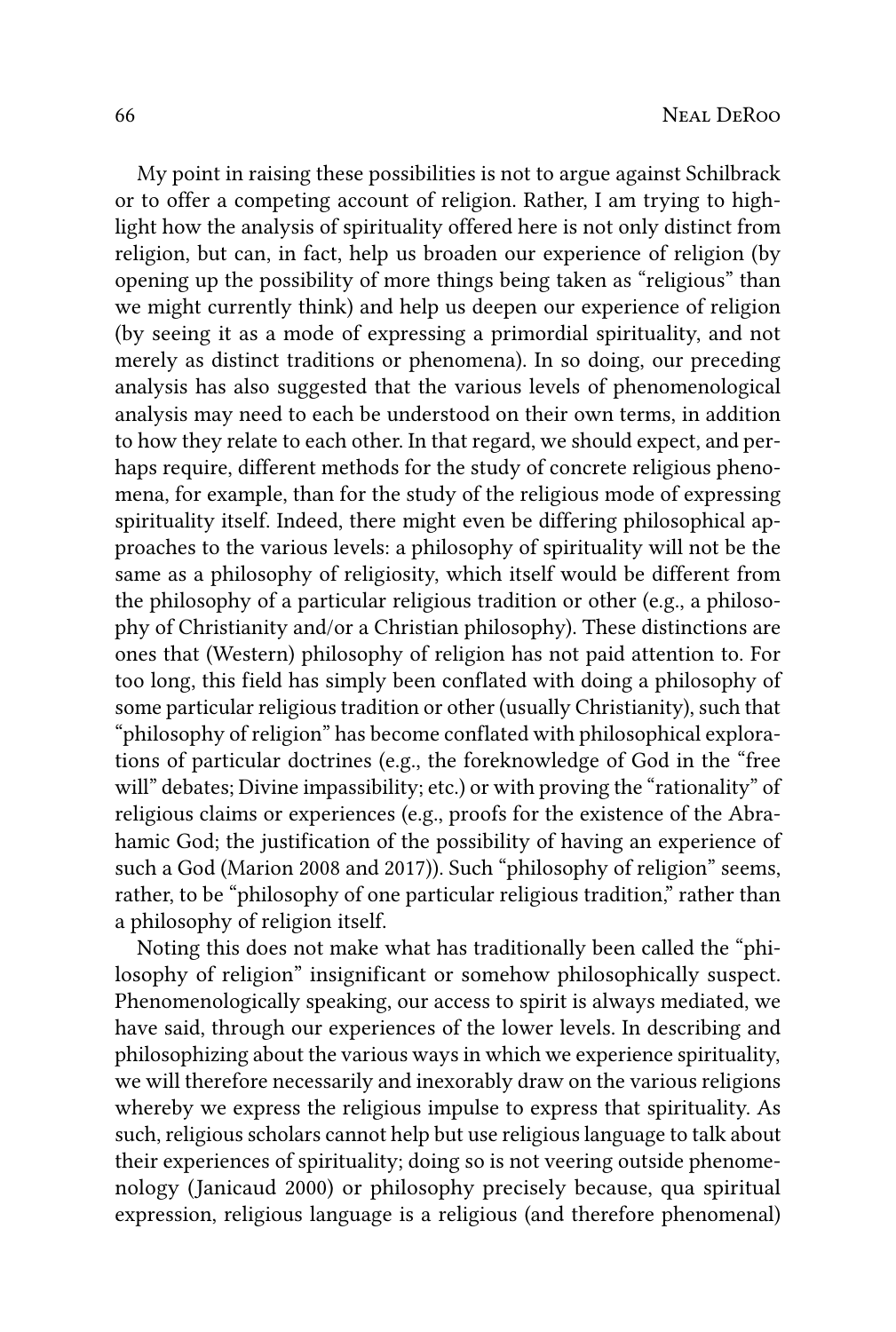expression of (the religious expression of) spirituality, which, qua phenomenal, therefore remains within the purview of phenomenology. As such, the discussions remain distinctly philosophical. However, such discussions do remain wholly dependent on the religious tradition and theology one occupies when one is engaged in them.<sup>30</sup> As such, while these responses may offer a philosophy, it seems to be a philosophy of a particular religion (Henry 2002), and not yet a philosophy of religion itself, or of the religious impulse or spirituality.

The account of spiritual expression suggested here therefore calls us to develop a philosophy of religiosity and a philosophy of spirituality, alongside (and perhaps in order to situate) any philosophy of religion(s). Indeed, paying attention to the four distinct levels of phenomenological analysis laid out here, we can see four distinct philosophical tasks emerging from the domain of what was previously considered "philosophy of religion": 1) a philosophy of spirituality (which would have impacts on a philosophy of religion, but would not be wholly within its purview); 2) a philosophy of religiosity as a distinct mode of spiritual expression; 3) the philosophy of particular religious traditions/institutions, such as a philosophy of Christianity, and perhaps a Christian philosophy, depending on how the latter term is understood (see Simmons 2019); and 4) the philosophical exploration of concrete religious phenomena—through a philosophical theology (i.e. a philosophical justification or exploration of particular beliefs and practices<sup>31</sup>) that could also include a phenomenology of particular (religious) experiences; (Steinbock 2007)32. The sooner we can recognize that these are four distinct philosophical tasks, the sooner we can clarify the object(s) of our inquiry and contribute more helpfully to the academic study (and, ideally, also to the lived practice) of religion.

My hope, therefore, is that this understanding of spirituality-as- (phenomenological)-sense can help us think differently about religion,

30. It must be noted that the "death of God" theology is one such type of theological or religious approach. It might be parasitical upon other religious traditions (especially Christianity), but this need not entail that it cannot also be its own unique approach.

31. Perhaps the "problem of evil" would be situated here, since it constitutes a philosophical problem of the coherence of certain "Greek-Abrahamic" attributes of God (omniscient, omnipotent, and omnibenevolent) with either our experiences of evil, or with rational justifications/understandings of evil. But it remains a problem of philosophically justifying certain claims held within the Abrahamic religious tradition(s), and not a matter of philosophizing about religion in a broad sense.

32. As should be clear, a "phenomenology of spirituality," where spirituality is conceived in a particular religious or mystical way, would fit here, and not in a philosophy of spirituality in the broader sense.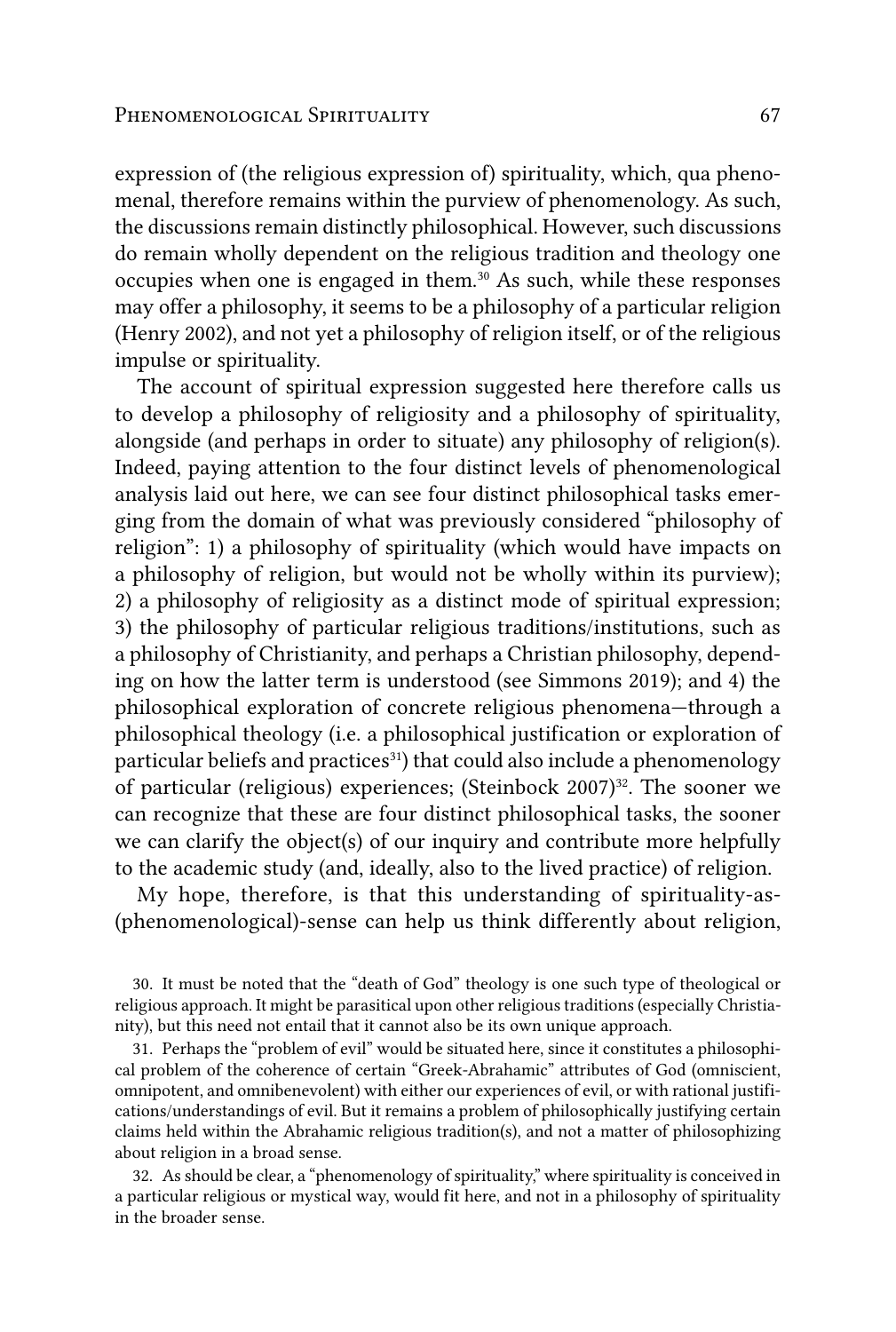religious traditions, and religious experience. It would enable us to open the field of "religious studies" to potentially new phenomena (e.g., the mall) and traditions/institutions (e.g., consumerism), and it would significantly alter our understanding of the task of philosophy of religion, which is now revealed to include, at least, a philosophy of religiosity, a philosophy of distinct religious traditions, and a philosophy of concrete religious phenomena.

**BIBLIOGRAPHY** 

- Barbaras, Renaud. 2004. *The Being of the Phenomenon: Merleau-Ponty's Ontology*. Translated by Ted Toadvine and Leonard Lawlor. Bloomington: Indiana University Press.
- Birchall, B.C. 1980. "Hegel's Critique of Religion." *Man and World* 13: 1–18. [https://doi.](https://doi.org/10.1007/BF01271612) [org/10.1007/BF01271612](https://doi.org/10.1007/BF01271612).
- Black, Edward. 1977. "Religion and Philosophy in Hegel's Philosophy of Religion." *The Monist* 60 (2): 198–212. [https://doi.org/10.5840/monist19776024.](https://doi.org/10.5840/monist19776024)
- Bowden, Sean. 2017. "The Intensive Expression of the Virtual: Revisiting the Relation of Expression in Difference and Repetition." *Deleuze Studies* 11 (2): 216–39. [https://doi.](https://doi.org/10.3366/dls.2017.0263) [org/10.3366/dls.2017.0263.](https://doi.org/10.3366/dls.2017.0263)
- Deleuze, Gilles. 1992. *Expressionism in Philosophy: Spinoza*. Translated by Martin Joughin. New York: Zone Books.
- DeRoo, Neal. 2013. *Futurity in Phenomenology: Promise and Method in Husserl, Levinas and Derrida*. New York: Fordham University Press.
- —. 2018. "What Counts as a 'Religious Experience?': Phenomenology, Spirituality, and the Question of Religion." *Open Theology* 4 (1): 292–307. [https://doi.org/10.1515/](https://doi.org/10.1515/opth-2018-0022) [opth-2018-0022](https://doi.org/10.1515/opth-2018-0022).
	- —. 2020. "Spiritual Expression and the Promise of Phenomenology." In *The Subject(s) of Phenomenology: Re-Reading Husserl*, edited by Iulian Apostelescu. Dordrecht: Springer. 245-69.
	- —. Forthcoming A. "Merleau-Ponty and Ab/Normal Phenomenology: The Husserlian Roots of Merleau-Ponty's Account of Expression." In *Normality, Abnormality, and Pathology in Merleau-Ponty*, edited by Talia Walsh and Susan Bredlau.
- —. Forthcoming B. "Spiritual Life and Cultural Discernment: Renewing Spirituality through Henry." In *The Practical Philosophy of Michel Henry*, edited by Brian Harding and Michael R. Kelly. Ohio University Press.
- Ferrari, Martina. 2018. "Poietic Transpatiality: Merleau-Ponty and the Sense of Nature." *Chiasmi International* 20: 385–401. [https://doi.org/10.5840/chiasmi20182073.](https://doi.org/10.5840/chiasmi20182073)
- Hegel, Georg Wilhelm Friedrich. 1984–1987. *Lectures on the Philosophy of Religion*. 3 vols., edited by Peter C. Hodgson. Berkeley: University of California Press.
- Henry, Michel. 2002. *I am the Truth: Toward a Philosophy of Christianity*. Translated by Susan Emanuel. Stanford: Stanford University Press.
- —. 2012. *Words of Christ*. Translated by Christina M. Gschwandtner. Grand Rapids, MI: Eerdmans.
- —. 2013. *Barbarism*. Translated by Scott Davidson. London: Continuum.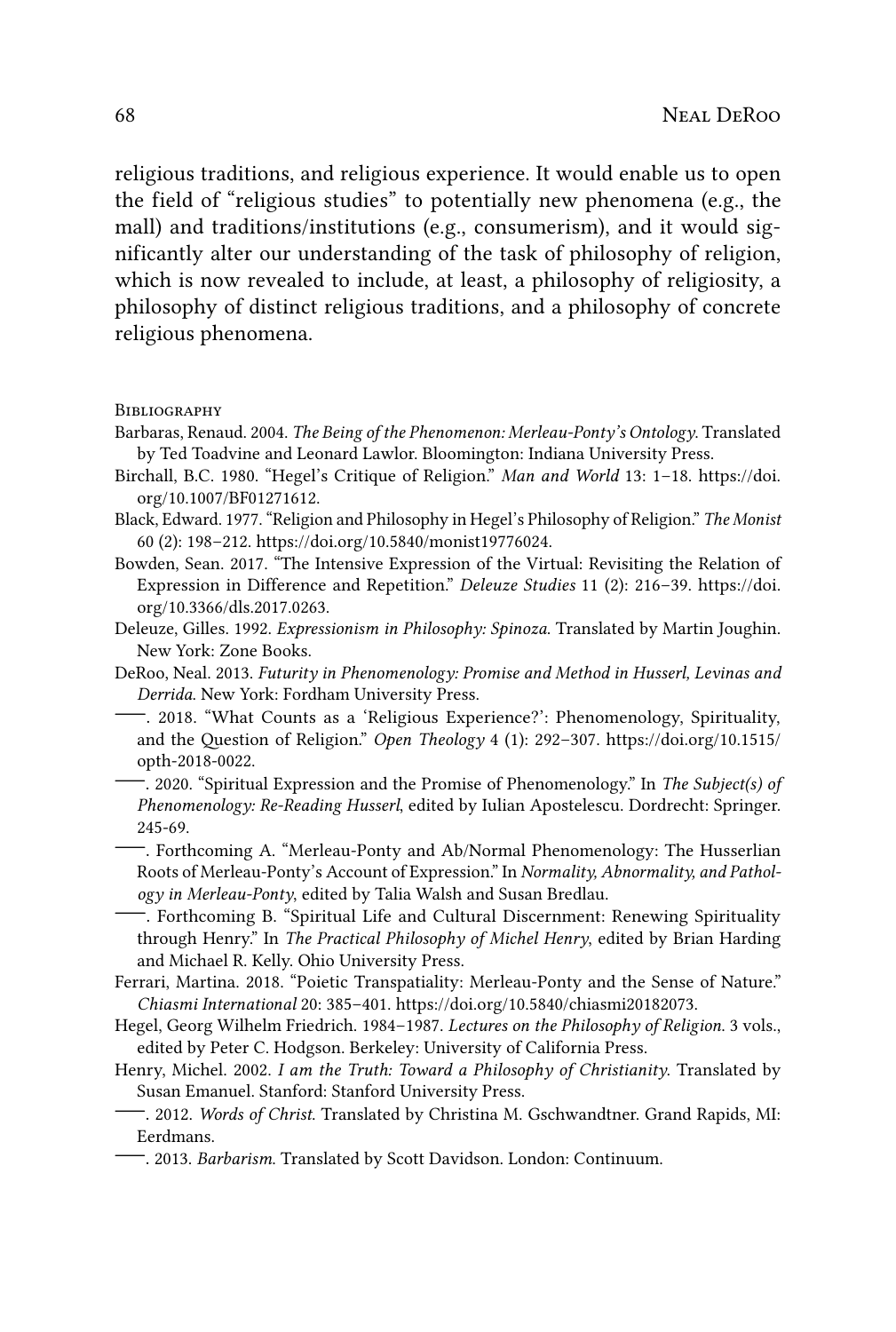## PHENOMENOLOGICAL SPIRITUALITY 69

- Husserl, Edmund. 1952. *Ideen zu einer reinen Phänomenologie und Phänomenologischen Philosophie. Zweites Buch: Phänomenologische Untersuchungen zur Konstitution*. Vol. Husserliana 4. The Hague: Martinus Nijhoff.
	- —. 1959. *Erste Philosophie. Zweiter Teil: Theorie der phänomenologischen Reduktion*. Vol. Husserliana 8. The Hague: Martinus Nijhoff.
- —. 1970. *The Crisis of European Sciences and Transcendental Phenomenology*. Translated by David Carr. Evanston, IL: Northwestern University Press.
- —. 1989. *Ideas Pertaining to a Pure Phenomenology and to a Phenomenological Philosophy, Book 2: Studies in the Phenomenology of Constitution*. Translated by Richard Rojcewicz and André Schuwer. Dordrecht: Kluwer Academic.
- —. 1997. "Encyclopaedia Brittanica Article." In *Psychological and Transcendental Phenomenology and the Confrontation with Heidegger (1927–1931)*. Dordrecht: Kluwer Academic.
- —. 2001. *Analyses concerning Active and Passive Synthesis: Lectures on Transcendental Logic*. Translated by Anthony Steinbock. Dordrecht: Kluwer Academic.
- —. 2008. *Die Lebenswelt. Auslegungen der vorgegebenen Welt und ihrer Konstitution. Texte aus dem Nachlass (1916-1937)*. Vol. Husserliana 39. Dordrecht: Springer.
- Janicaud, Dominique. 2000. "The Theological Turn of French Phenomenology." In *Phenomenology and the 'Theological Turn': The French Debate*, 3–103. New York: Fordham University Press.
- Labuschagne, Bart, and Timo Slootweg, eds. 2012. *Hegel's Philosophy of the Historical Religions*. Leiden: Brill.
- Lawlor, Leonard. 2003. *Thinking through French Philosophy: The Being of the Question*. Bloomington: Indiana University Press.
- Marion, Jean-Luc. 2008. *The Visible and the Revealed*. Translated by Christina M. Gschwandtner and others. New York: Fordham University Press.
	- —. 2017. *Believing in Order to See: On the Rationality of Revelation and the Irrationality of Some Believers.* Translated by Christina Gschwandtner. New York: Fordham University Press.
- Merleau-Ponty, Maurice. 1968. *The Visible and the Invisible*. Translated by Alphonso Lingis. Evanston, IL: Northwestern University Press.
	- —. 2003a. *L'institution/ la passivité: Notes de cours au Collège de France (1954-1955)*. Paris: Editions Belin.
- —. 2003b. *Nature: Course notes from the College de France*. Translated by Robert Vallier. Edited by Dominique Seglard. Evanston, IL: Northwestern University Press.
- Miettinen, Timo. 2014. "Transcendental Social Ontology." In *Phenomenology and the Transcendental*, edited by Sara Heinämaa, Mirja Hartimo and Timo Miettinen, 147–71. New York: Routledge.
- Pulkinnen, Simo. 2013. "Lifeworld as an Embodiment of Spiritual Meaning: The Constitutive Dynamics of Activity and Passivity in Husserl." In *The Phenomenology of Embodied Subjectivity*, edited by Rasmus Thybo Jensen and Dermot Moran, In Contributions to Phenomenology, 121–41. Cham: Springer.
- Rivera, Joseph. 2015. *The Contemplative Self after Michel Henry: A Phenomenological Theology*. Notre Dame, IN: Notre Dame University Press.
- Schilbrack, Kevin. 2013. "What *isn't* Religion?" *The Journal of Religion* 93 (3): 291–318. <https://doi.org/10.1086/670276>.
- Simmons, J. Aaron. 2019. "Introduction: Why this? Why now?" In *Christian Philosophy, Today and Tomorrow: Conceptions, Continuations and Challenges*, edited by J. Aaron Simmons, 1–17. Oxford: Oxford University Press.